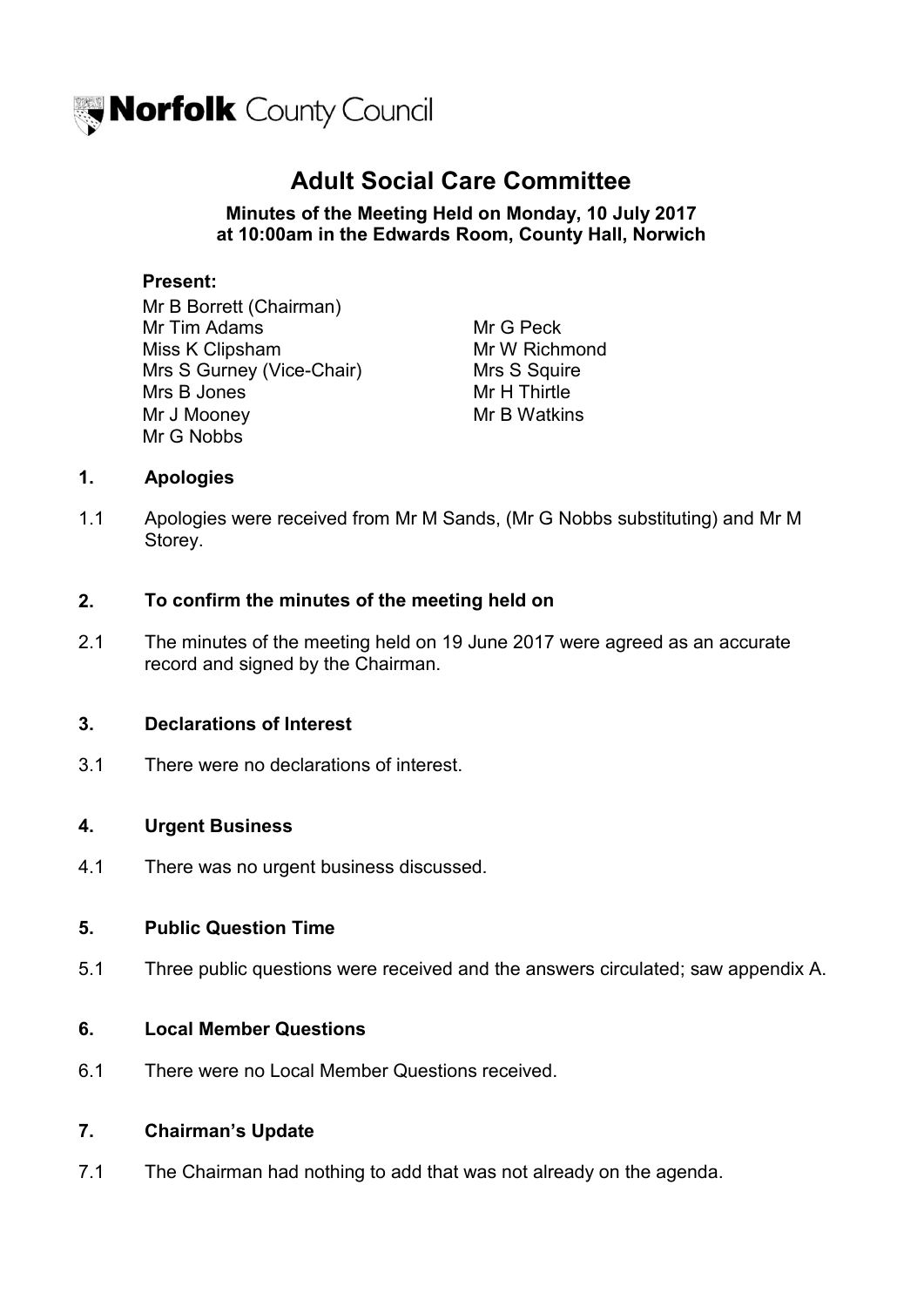## **8. Update from Members of the Committee regarding any internal and external bodies that they sit on**

8.1 There were no updates received from Members.

## **9. Executive Director's Update**

- 9.1 The Executive Director updated the Committee on:
	- Continued progress on the replacement of the existing social care I.T. system with Liquid Logic. It was now moving into the implementation phase which was on schedule for November;
	- The CQC (Care Quality Commission) State of the Nation report on the quality of social care which had been published; the local state of care in Norfolk was covered in the Market Position Statement and at the Committee meeting on the 19 June in the report "Adult Social Care Annual Quality Report 2016/17".

## **10. Adult Social Care Finance Monitoring Report Period 2 (May) 2017- 18**

- 10.1.1 The Committee received and discussed the first monitoring report providing financial monitoring information, based on information to the end of May 2017.
- 10.1.2 Confidence of Officers in the long term sustainability of the reported budget position was queried. The Executive Director of Adult Social Services reported that the budget shown did not provide a detailed position; as it was early in the year, variations caused by risks such as those related to changes to the Social Care market, winter pressures and seasonal budget variations were not yet known. He was confident that the strategy for managing the budget outlined in the report was the right strategy to take moving forward.
- 10.1.3 The Finance Business Partner (Adult Social Services) clarified that significant investment by County Council in February 2017 helped support pressures to the budget, and in order to provide similar support in the long term additional savings for 2018-19 were needed. This funding would not be available in subsequent years; some risks were mitigated through commissioning savings and demand led savings. A small overspend was forecast in the report which was an area for focus.
- 10.1.4 In order to keep costs down, commissioning teams worked with the market to ensure the correct types of placements were in place across the County and fair prices were paid to providers; charges were due to be increased to the independent sector this year, 2017, to ensure a good quality care market. The Acting Director of Integrated Commissioning reported that the cost of care exercise carried out in 2016 would be repeated in 2017 to evaluate the suitability of prices paid for care across the County.
- 10.1.5 The smaller budget allocated to Mental Health Services was queried. The Executive Director of Adult Social Services clarified that budgets were based on a needs analysis which evaluated the number of people being supported and associated cost. At the time of the meeting there were 1139 service users engaged with Mental Health Services compared to over 14,000 Adult Social Care service users. Benchmarking indicated Norfolk was in line with national averages.
- 10.1.6 Changes to managed contracts was queried; the Acting Director of Integrated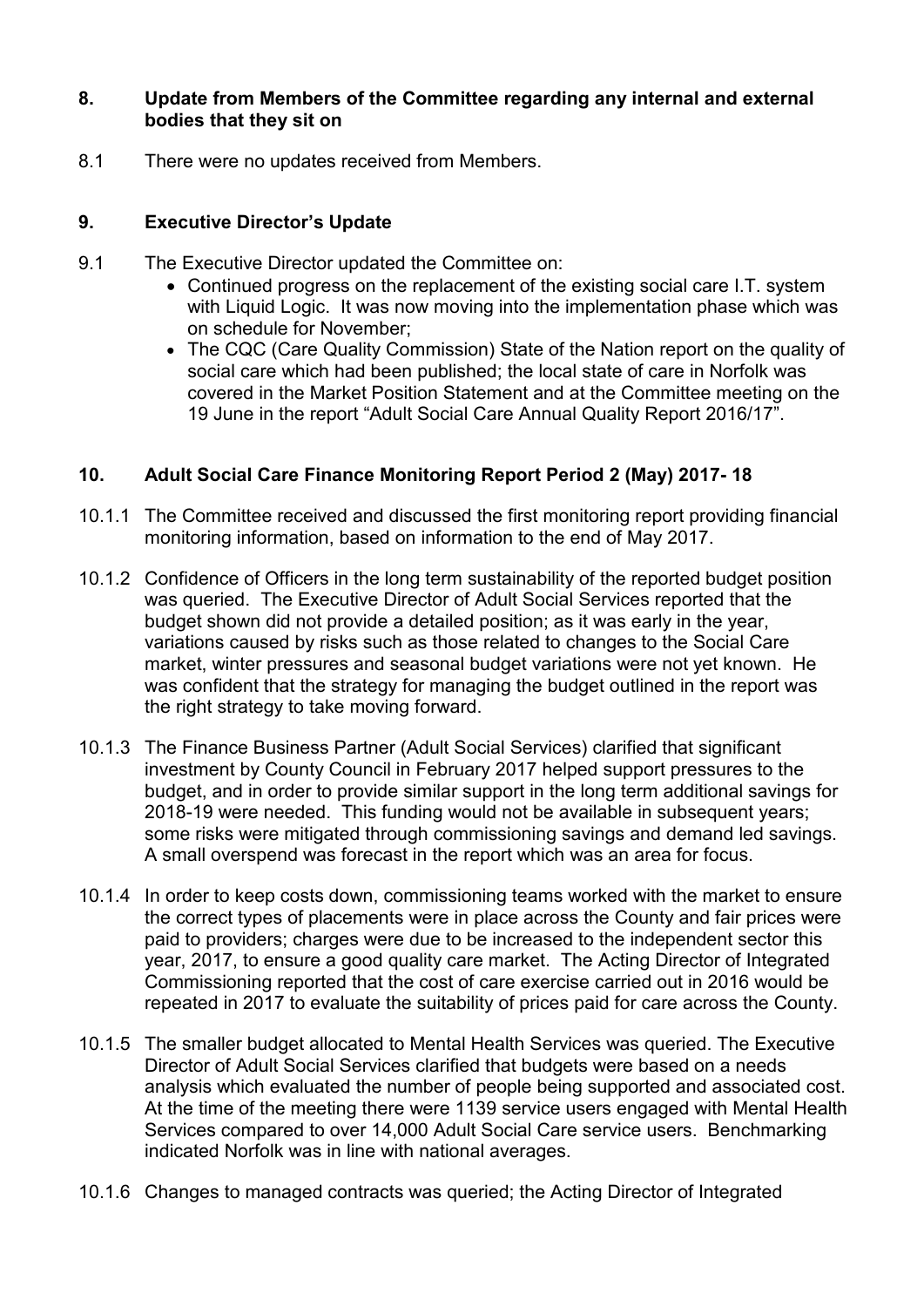Commissioning clarified that in order to inform decisions, detailed analysis had been carried out in the home care market of how services were provided to people. Through reorganising commissioning, costs could be lowered.

- 10.1.7 Work to address the cost of transition cases moving up from Children's Services was queried; an agreement between the Executive Director of Adult Social Services and the Executive Director for Children's Services was in place to work to ensure a focus on improving independence for families and young people.
- 10.2 With 12 votes for and 0 against, the Committee **RESOLVED** to **AGREE**: a) The forecast outturn position at Period 2 for the 2017-18 Revenue Budget of £261.453m;
	- b) The planned use of reserves;
	- c) The forecast outturn position at Period 2 for the 2017-18 Capital Programme.

## **11. Additional Social Care Funding**

- 11.1.1 The Committee received the report outlining how Adult Social Services proposed to use additional one-off funding announced as part of the budget in March 2017.
- 11.1.2 The long awaited formal guidance on the use of Better Care Fund had now been published subsequent to the submission of papers to the Committee. It included additional requirements related to delayed transfers of care, setting targets which were not anticipated. The proposals therefore had not been signed off by the Clinical Commissioning Groups (CCGs) (Clinical Commissioning Groups), who may be likely to request further assurances to meet those conditions. Formal agreement from them would be sought in advance of proposals being considered by the Policy and Resources Committee for agreement.
- 11.1.3 The Executive Director of Adult Social Services hoped that following meetings with the CCGs, an agreement would be reached by the end of July 2017.
- 11.2.1 Despite the announced additional requirements, the Chairman proposed continuing with the item, as the funding also related to investment in extra social workers. Final decision on the funding would be taken by Policy and Resources Committee.
- 11.2.2 The Executive Director of Adult Social Services confirmed the investment in 50 social workers would be in addition to existing vacancies; this would provide additional capacity for social workers to carry out assessments and support hospitals. This would support the savings programme through an invest to save approach.
- 11.2.3 The Chairman clarified that the funding outlined in the report was a result of the administration lobbying Government and that he would continue to do so; he had met with the Leader of the Council recently who had made the case for more Social Care funding at a Local Government Association conference.
- 11.2.4 In relation to a query related to building resilient lives funding, it was clarified that the funding would not be used to reverse agreed savings by Council but to mitigate risks and meet targets moving forward with a particular focus on delayed transfers of care.
- 11.2.5 In order to address the vacancy rate the advertising campaign was national and newly qualified social workers could be recruited. In response to a query, the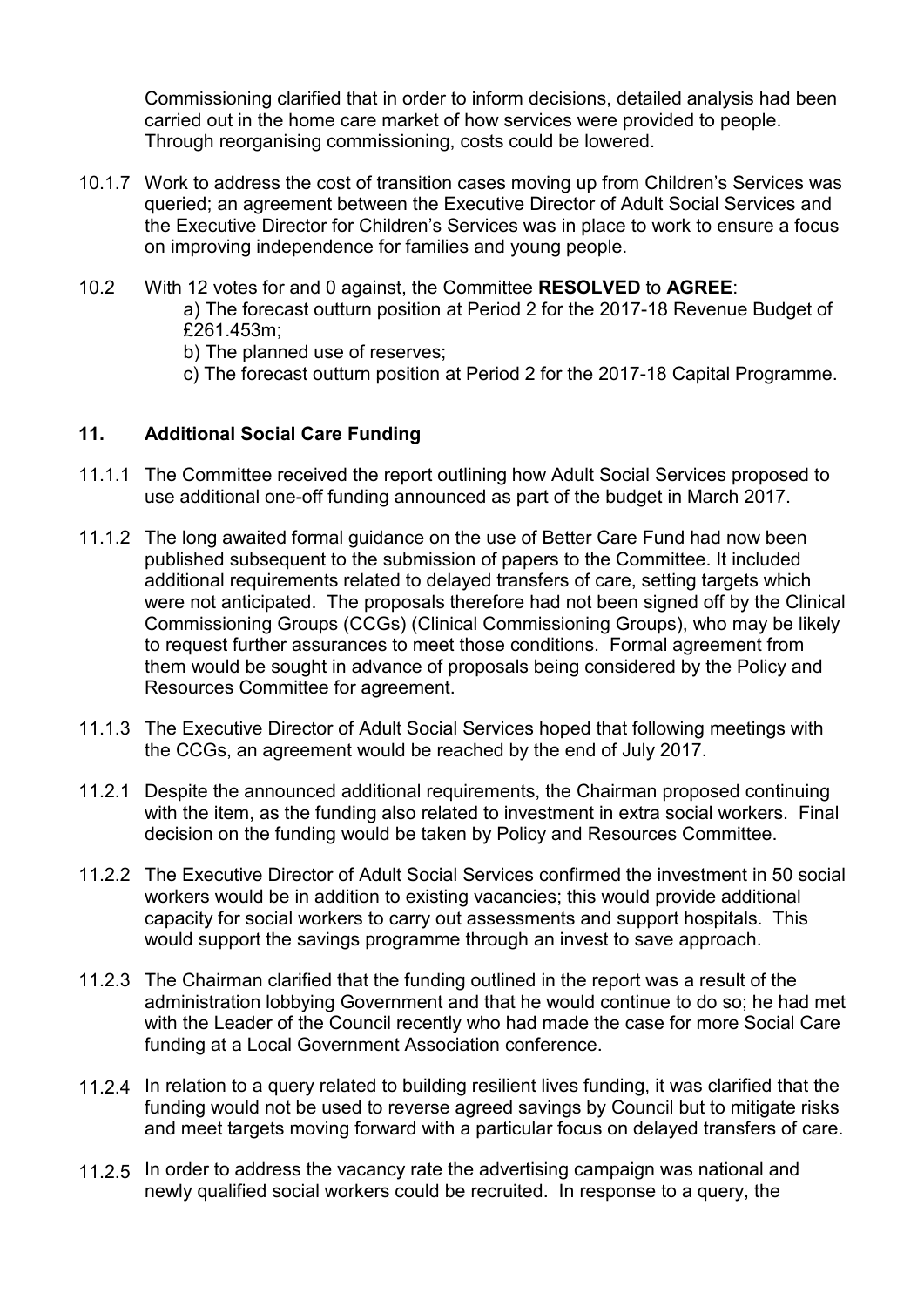Chairman confirmed that integration would be a challenge as the STP (Sustainability and Transformation Plan) was an autonomous process and discussed the challenges raised by different parts of the NHS having different targets. The challenge of recruiting 50 social workers was recognised however increasing capacity was important and the new money provided an opportunity to address recruitment.

- 11.3 With 12 votes for and 0 against, the Committee:
	- **RESOLVED** to **AGREE** to support the proposals for use of the additional monies as set out in Appendix 1 of the report;
	- **AGREED** to **RECOMMEND** to Policy and Resources Committee for agreement.

## **12. Promoting Independence progress and actions for 2017/18**

- 12.1 The Committee received the report summarising the overall purpose and case for change for Promoting Independence, highlighting the impact of the programme to date and key activities to be delivered during 2017/18.
- 12.2.1 An indicative budget had been given to Social Work teams for the year and changes to the model of social care would enable Social Workers to work in a different way to make savings. Commissioning services differently, effective and efficient working would also contribute to savings in the Social Work team budgets.
- 12.2.2 The Executive Director of Adult Social Services discussed the importance of working to support people to remain independent in their home and community while also providing effective and consistent support to people when they were in crisis.
- 12.2.3 The 80% of cases which the report showed could have had different outcomes was queried. The Director of Norfolk Adult Operations and Integration clarified that this related to a small sample of cases and referred to faster outcomes being achieved.
- 12.2.4 Following a query over how capacity and a consistent approach would be built, it was clarified that community capacity officers were working in locality areas to identify need and support increased capacity.
- 12.2.5 Implications to day-care centres of the changes to day-care services was queried; it was clarified that it was planned that centres be more outcome focussed.
- 12.3 With 12 votes for and 0 against the Committee:
	- 1) **AGREED** the priority activities for 2017/18 in section 6 of the report & the milestones in Appendix 1 of the report;
	- 2) **AGREED** the process for developing a full robust performance framework in section 7 of the report.

#### **13. Learning Disabilities and Autistic Spectrum Disorder**

13.1 The Committee received the report setting out the ambition and implementation plans for transforming the support for people with Learning Disabilities and Autistic Spectrum Disorder, which was one of the key priorities for Adult Social Care within the Promoting Independence Programme.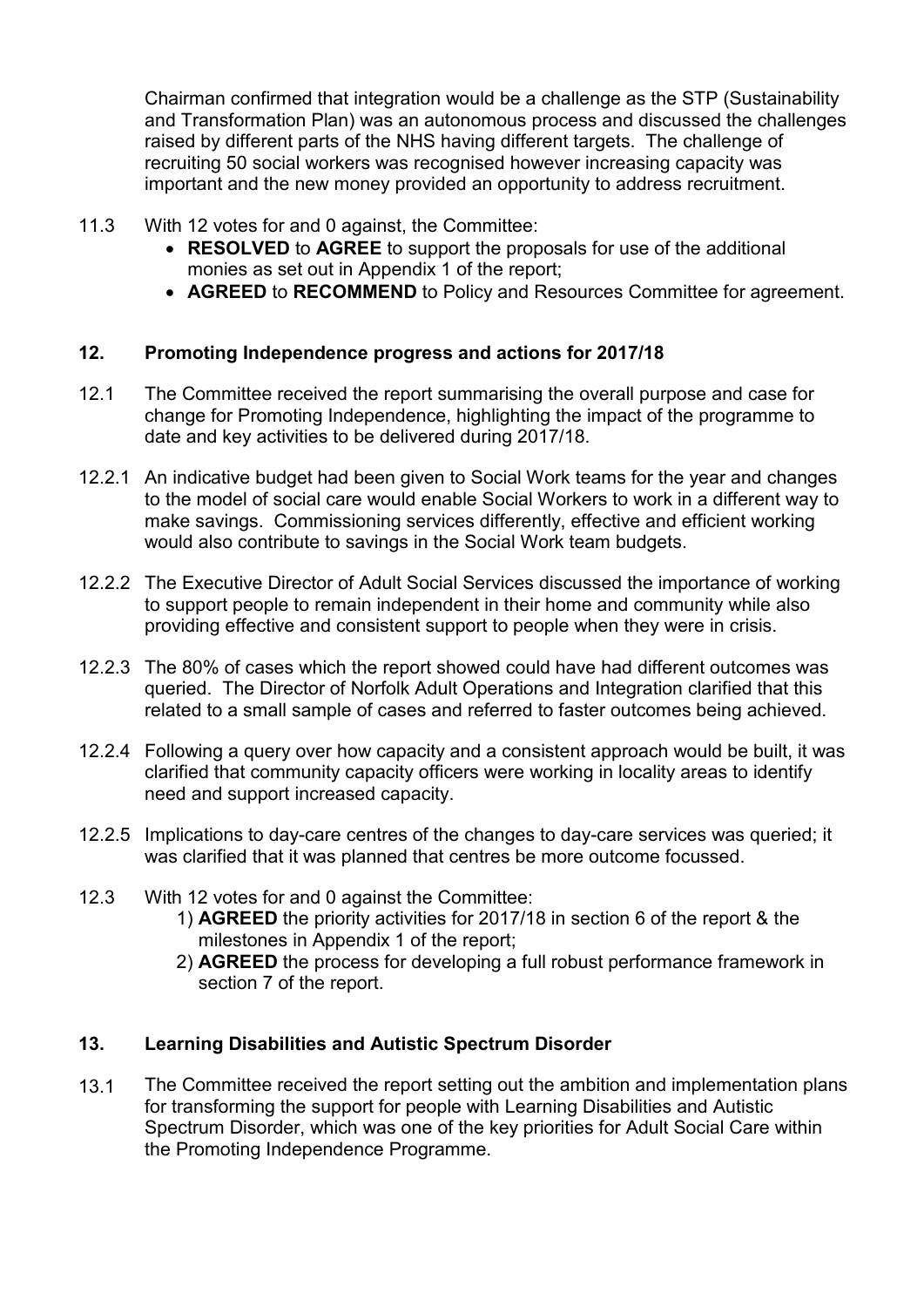- 13.2.1 A concern was raised over paragraph 1.8 of the report, that current practice was not fully addressing need with the right pace of change, and it was queried whether the legislative requirements in paragraph 4 of the report were being met. the Director of Norfolk Adult Operations and Integration confirmed that current practice did meet the care needs of individuals however was not as ambitious or modern as it could be; individuals could be supported further to make steps to help them reach goals and be as independent as possible.
- 13.2.2 Cllr Squire noted that support for people with autism had historically focussed on what they could not do, whereas the focus was now on what people could do and helping them to be independent.
- 13.3 With 12 votes for and 0 against, the Committee:
	- a) **AGREED** the overall approach set out in the paper to transform services for people with Learning Disabilities and Autistic Spectrum Disorder;
	- b) **AGREED** to strengthen transitions arrangements across Adults and Children's services as pivotal in securing good opportunities for further education, work and independence for young people as they reach adulthood;
	- c) **AGREED** a strengthened approach to commissioning that increased alternative forms of care and support that would deliver personalisation and promote independence;
	- d) **AGREED** to monitor and ensure that the new developments bring the budget in line with previously agreed savings requirements;
	- e) **AGREED** Adult Social Services' approach to co-production of a strategy for people with learning disabilities and autistic spectrum disorder referred to at point 2.2.1 in the report.

## **14. Market Position Statement 2017/18**

- 14.1 The Committee considered the report setting out the Market Position Statement (MPS), the Council's overall approach to shaping the adult social care market in Norfolk, which set out the challenges in the market and the Council's commissioning strategies to promote its effective and efficient operation.
- 14.2 The Director for Health and Integration was reviewing integrated structures and there was a report on integration scheduled for the September 2017 meeting.
- 14.3 With 12 votes for and 0 against, the Committee **APPROVED** the draft Norfolk Adult Social Care Market Position Statement 2017/18.

The meeting finished at 11:01am

## **Mr B Borrett, Chairman, Adult Social Care Committee**



**If you need this document in large print, audio, Braille, alternative format or in a different language please contact Customer Services on 0344 800 8020 or Text Relay on 18001 800 8020 (textphone) and we will do our best to help.**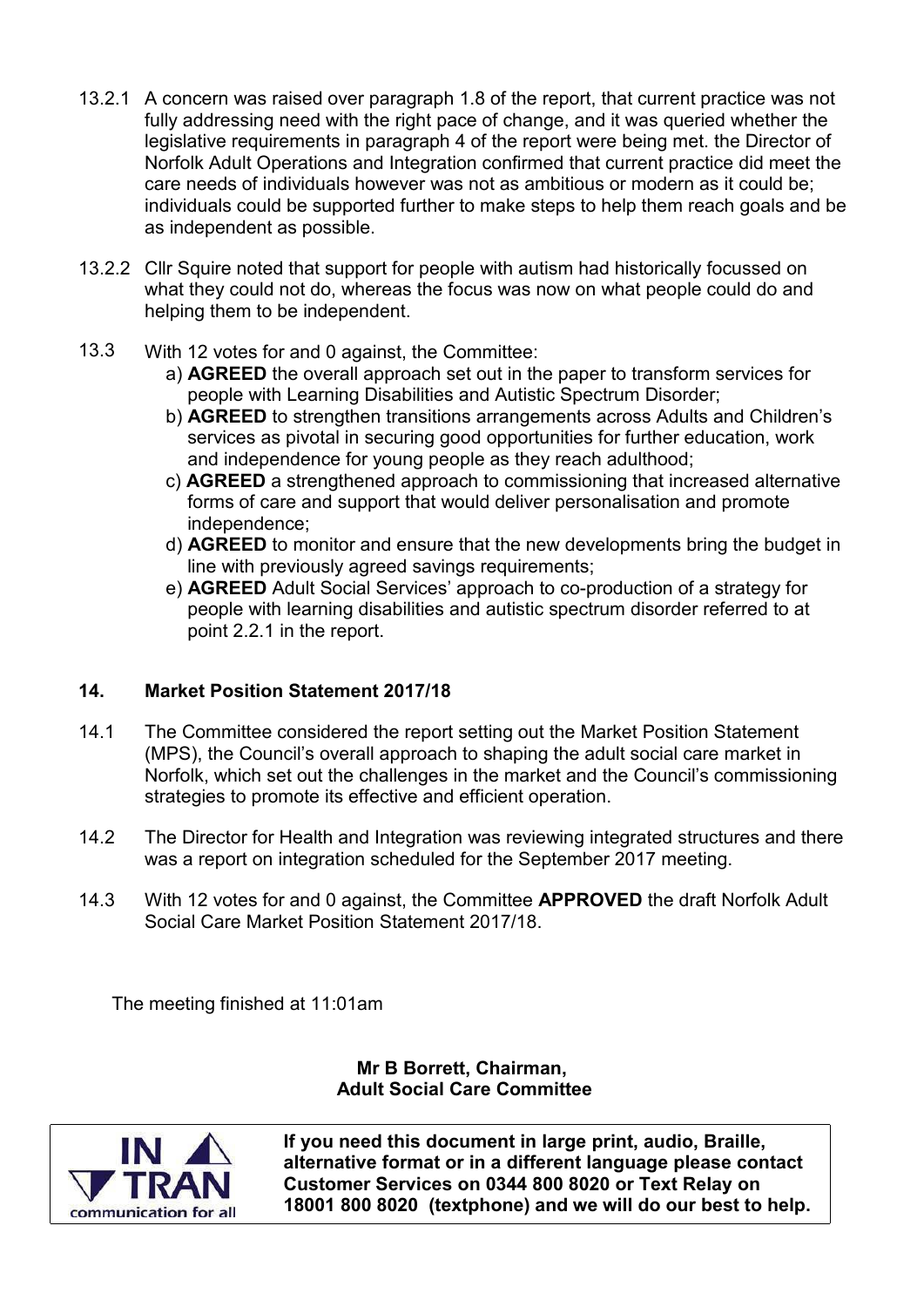# **PUBLIC QUESTIONS TO ADULT SOCIAL CARE COMMITTEE**

## **MONDAY 10 July 2017**

## **1a. Question from Anjum Hussain, Director, Norfolk Care Homes Limited**

Does the Chairman accept that the 'blank-cheque' approach to funding NorseCare is a failure of his department to properly manage its resources and must end? With c£3.5m overspend in 16/17 and c£3.5m projected just 2 months into 17/18, this must be immediately addressed. A two-tier system, favouring Norsecare without real accountability, is unsustainable and impacts the quality of provision across the sector. The Chair should address his answer to those staff working in independent care

homes, who the council directs to be paid significantly less than new recruits to Norsecare for equivalent work, due to unequal, unreasonable and unfair funding disparities. Workers, residents and their families suffer the consequences.

## **1b. Response from Chair**

The Council is committed to reducing the costs of the NorseCare contract over the medium term, which are higher due to legacy costs and is working to bring the cost of care more in line with the wider market. As part of this work NorseCare implemented new terms and conditions for new employees in February 2017.

As well as reducing costs within NorseCare the Council previously undertook a cost of care exercise for residential and nursing care for older people, which resulted in an increase in the price paid for care in Norfolk within the independent care homes. For example, this supported the decision to increase the price paid for standard residential care by an additional 8.5% in 2015/16, 4.6% in 2016/17 and 5.3% in 2017/18.

The 2017/18 budget included an £18.439m investment to manage the recurrent costs to care providers from inflation, national living wage increases and the impact of the cost of care review for older people residential and nursing care.

The NorseCare contract was increased by 1.5% in 2017/18.

## **2a. Question from Tim Armitage, Woodspring House, Fakenham**

Following last year's overspend of £3.5m, Norsecare has already been bailed out to the tune of £2m this year and is already forecast to be over-budget by £1.4m. Given that the care it does provide is also extremely expensive, in the face of £31m of cuts is it not time for the committee to grasp the nettle and look at altering the NorseCare contract so that it provides genuine value for money and a level playing field for all providers. Any reduction in residential placements should obviously start with the most expensive.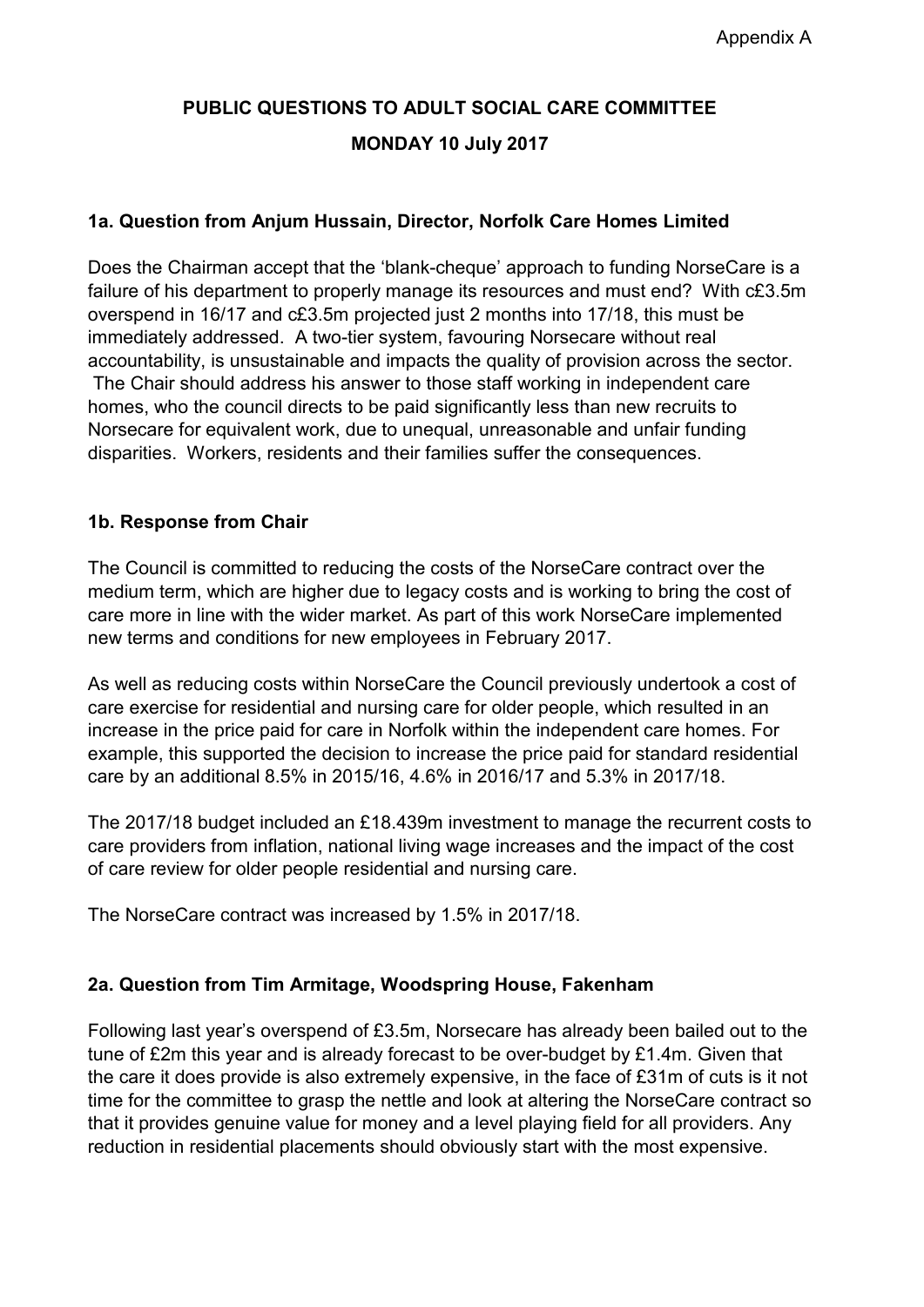## **2b. Response from Chair**

The Council is committed to reducing the costs of the NorseCare contract over the medium term, which are higher due to legacy costs and is working to bring the cost of care more in line with the wider market. As part of this work NorseCare implemented new terms and conditions for new employees in February 2017.

The temporary increase in budget aligned to NorseCare for 2017/18 relates to the decision taken by County Council in February and following recommendations from the Adult Social Care Committee, to provide additional funding in 2017/18 to manage the ongoing impact of the 2016/17 overspend.

This investment was allocated to those budgets where there was spending in excess of budget, which would not be resolved immediately – this was primarily within the purchase of care budgets, but also in relation to NorseCare – which we show separately for transparency purposes. Due to the fact that it had not been possible to reduce the NorseCare contract in line with budget targets, in 2016/17 the NorseCare budget was overspent by £3.257m. There is still a gap between budget and expected outturn in 2017-18, however, the implementation of the new Tier 3 terms and conditions and ongoing work to make changes within the contract will help to reduce this.

The allocation is purely a budget change to ensure the budget is more in line with the actual contract costs for NorseCare and this is not an increase in spending with NorseCare. Our budget plans only include the budget increase for one year.

## **3a. Substantive Question from Bharat Rhagu, Managing Director East Anglia Care Homes Ltd**

The Council is under a legal duty to get value for money when it is spending taxpayers' money. How does the Council discharge this legal when it is paying significantly over the market rate for services from Norsecare and is using public money to prop up Norsecare because of its overspend?

## **3b. Response from Chair**

The NorseCare contract was entered into in 2011 and included a TUPE transfer of staff and transfer of property assets from the County Council. The primary benefits at that time were to help managed the transformation of the care estate and help create an increase in specialist care places. 168 specialist dementia care places have been delivered and 92 housing with care flats.

The variances between the budget and contract occurred due to it taking longer to make changes to the NorseCare contract and reshape services. The Council is committed to reducing the costs of the NorseCare contract over the medium term, which are higher due to legacy costs and is working to bring the cost of care more in line with the wider market. NorseCare has continued to deliver services within the contract price.